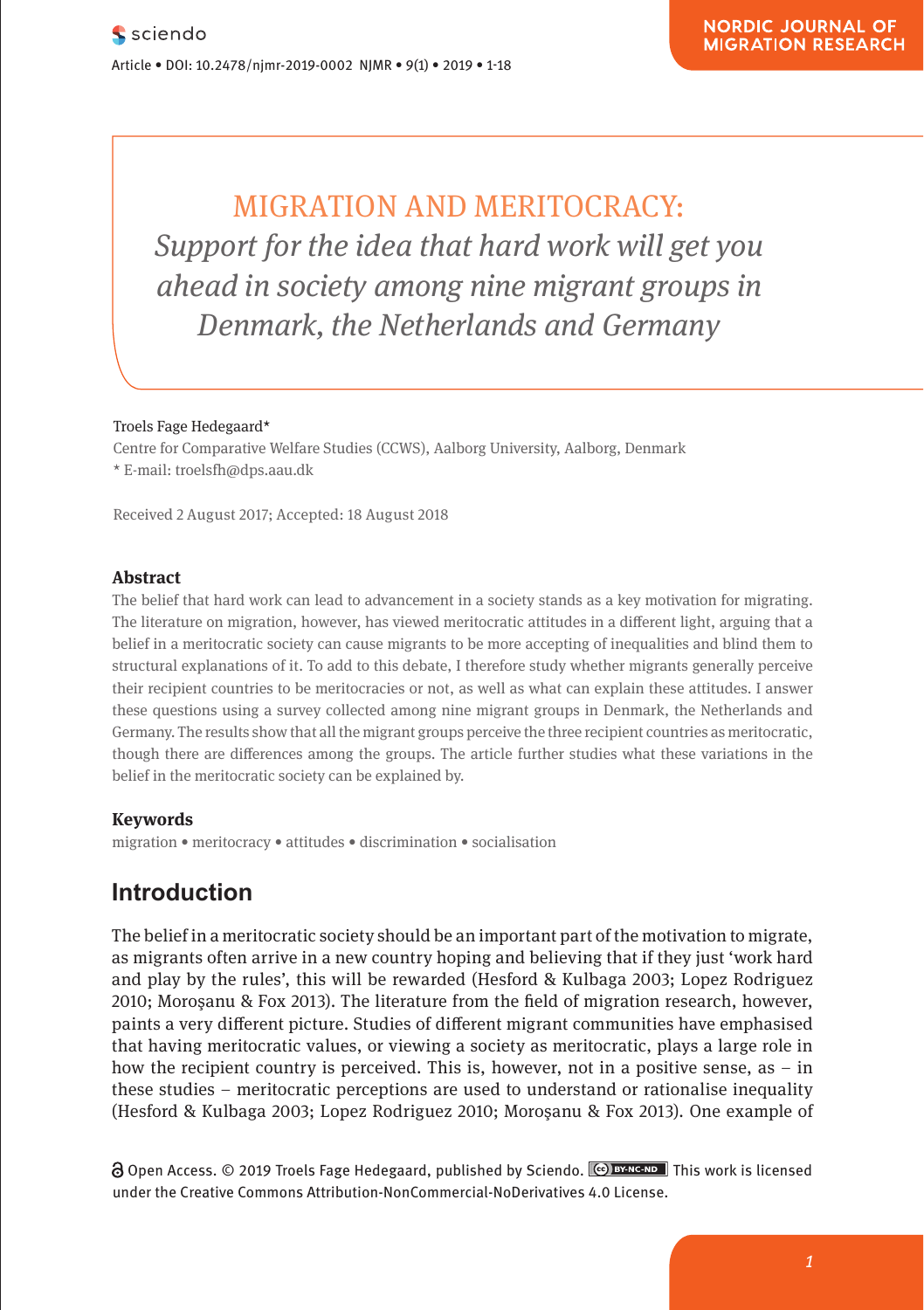this is a study of Polish migrants in the UK by Lopez Rodriguez (2010), which shows that mothers teach their children meritocratic values as a way of making sense of differences in achievement. Here, the perception of society as meritocratic thus led a migrant group to accept having a lower status in society than natives. Similarly, Wiley, Deaux and Hagelskamp (2012) showed that among Latino migrants in New York, meritocratic values tend to make migrants more accepting of inequality and less willing to take part in political action. Outside the literature on migrants, similar critiques of meritocratic values have also been put forward. In short, the argument is that the perception that society is meritocratic can create an acceptance of inequality and the failure to advance in society, which then becomes attributed to personal effort. This individualisation can therefore overshadow more systemic or structural explanations (Ellerman 2005; Hochschild 1995; Littler 2017; Meeus 2016).

All the literature on the impact of meritocracy stems either from qualitative interviews or from surveys among very particular populations. This means that all the studies tend to look at what would be the 'best case' in terms of finding an impact of meritocratic values. To add to this debate, I therefore study whether migrants generally perceive their recipient countries to be meritocracies or not, as well as finding possible explanations for these attitudes. By switching from the qualitative 'best case' of marginalised groups to the quantitative 'average case' of nine very different migrant groups, this article provides a different take on the subject. Further, the research also moves outside the US context, which has been dominant in the literature on meritocracy, to the European context.

I answer these questions using the 'Migrants' Welfare State Attitudes' survey (MIFARE survey. Bekhuis & Hedegaard 2016). This survey was conducted in Denmark, the Netherlands and Germany among migrants originating from Poland, Spain, Great Britain, Japan, China, Turkey, the Philippines, Russia and the USA. The Netherlands, Germany and Denmark are comprehensive welfare states, although of different regimes (Esping-Andersen 1990). These countries also all have a history of immigration and therefore large populations of firstgeneration migrants (between 11% and 15% in 2015, according to Eurostat). The migrant groups represent very different countries of origin in terms of culture and economies. This is used in the article to test out hypotheses on the impact of economy and socialisation. The selection of migrants from different countries of origin, where this was possible (explained later), also meant that the groups do not represent the biggest groups in the country.

In this section, I presented the purpose of the article. In the second section, I outline the theoretical arguments, followed by the hypotheses that guide the article. Next, the data, the variables and the methods applied are outlined. Then, the results are presented, and finally, the results are discussed and put into perspective in the last section.

### **Theory on determinants of meritocratic attitudes**

To outline the theories and the hypotheses stemming from them that guide the article, I draw on the articles on migration and meritocracy cited earlier (Hesford & Kulbaga 2003;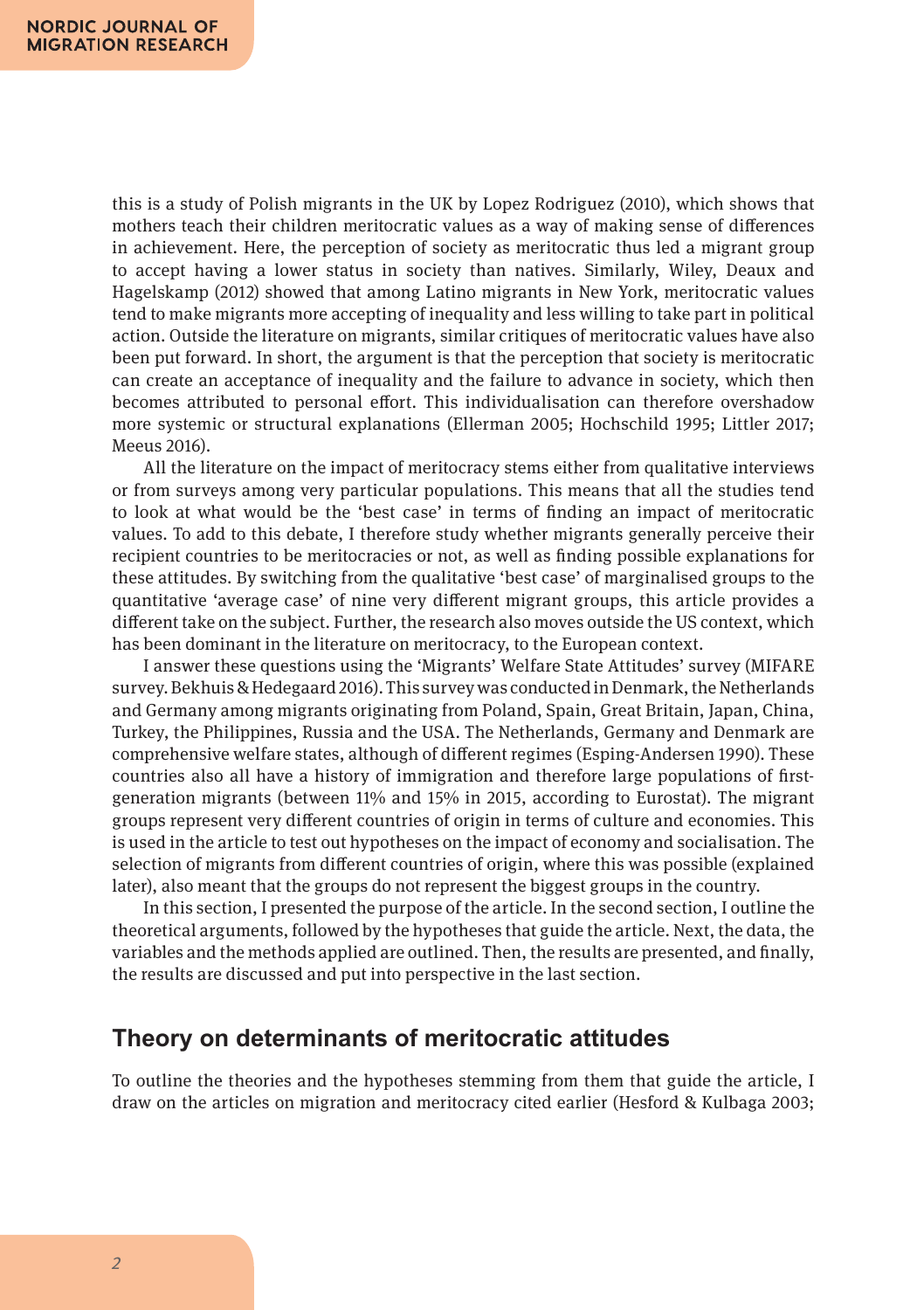Lopez Rodriguez 2010; Meeus 2016; Moroşanu & Fox 2013; Wiley, Deaux & Hagelskamp 2012). Further, I consider theories derived from other fields, although all but one of them are related to migration. Collectively, this revealed five theories that – I hope – can further our understanding of why migrants might view society as more or less meritocratic.

For the first theoretical assertion, I simply propose that the amount of time spent in the recipient country matters. Migrants often come to a new society with an idealised perception of it and its institutions, but over time, this notion might fade. Studies of migrants' attitudes have revealed this exact pattern, both between and within generations. For instance, Wiley, Deaux and Hagelskamp (2012) showed that first-generation Latino migrants in New York are more supportive of the idea that hard work will lead to success than the second generation. They attributed this to a combination of the second generation having experienced more discrimination and the first generation possibly having a more optimistic view of the opportunities available in society. This difference between the first and second generation is also displayed in other studies of migrants' attitudes regarding social trust and belief in societal institutions (Dinesen & Hooghe 2010; Maxwell 2010; Röder & Mühlau 2014). However, fewer studies have looked at the effect of spending time in the recipient country within the first generation. An exception to this is Röder and Mühlau's (2012) study of the support for political institutions among migrants. In this study, they found that the effect also wears off within the first generation of migrants: 'Migrants give credit to the host countries, but this credit fades away the more migrants are exposed to the working of these institutions and as the memories of the country of origin become more distant' (Röder and Mühlau's 2012: 790). Studies of meritocratic attitudes in the USA have also shown that the belief in a meritocratic society tends to fade with age, especially among minorities and women. This age effect is attributed to older people having been exposed to more 'non-meritocratic' elements, i.e. experiences in which reality does not support the meritocratic ideals (Hunt 2007; Reynolds & Xian 2014). Based on this research, I suggest that this fading effect might also exist within the first generation, and therefore, I outline the first hypothesis regarding the impact of time:

#### H1: *Migrants who arrived more recently to the recipient country have a stronger belief that one can get ahead in society with hard work*.

For the first hypothesis, following the literature on meritocracy, I argue that time matters in the image of the recipient society. From here on, I only draw on the more general literature on migrant attitudes, as the literature on migrants and meritocracy has been more preoccupied with the consequences of it than the determinants of it. For the second hypothesis, I argue that migrants who have experienced more success in the recipient country also have a more favourable view on the ability to advance through hard work. This leans heavily on what is called the self-serving bias within the branch of social psychology called attribution theory. Attribution theory deals with how people make sense of the events around them by attributing responsibility. Generally speaking, events can be attributed to internal factors, such as own effort, or to external factors outside of the individuals' control (Kelley 1967; Kelley & Michela 1980). A subset of this theory points to biases in how these attributions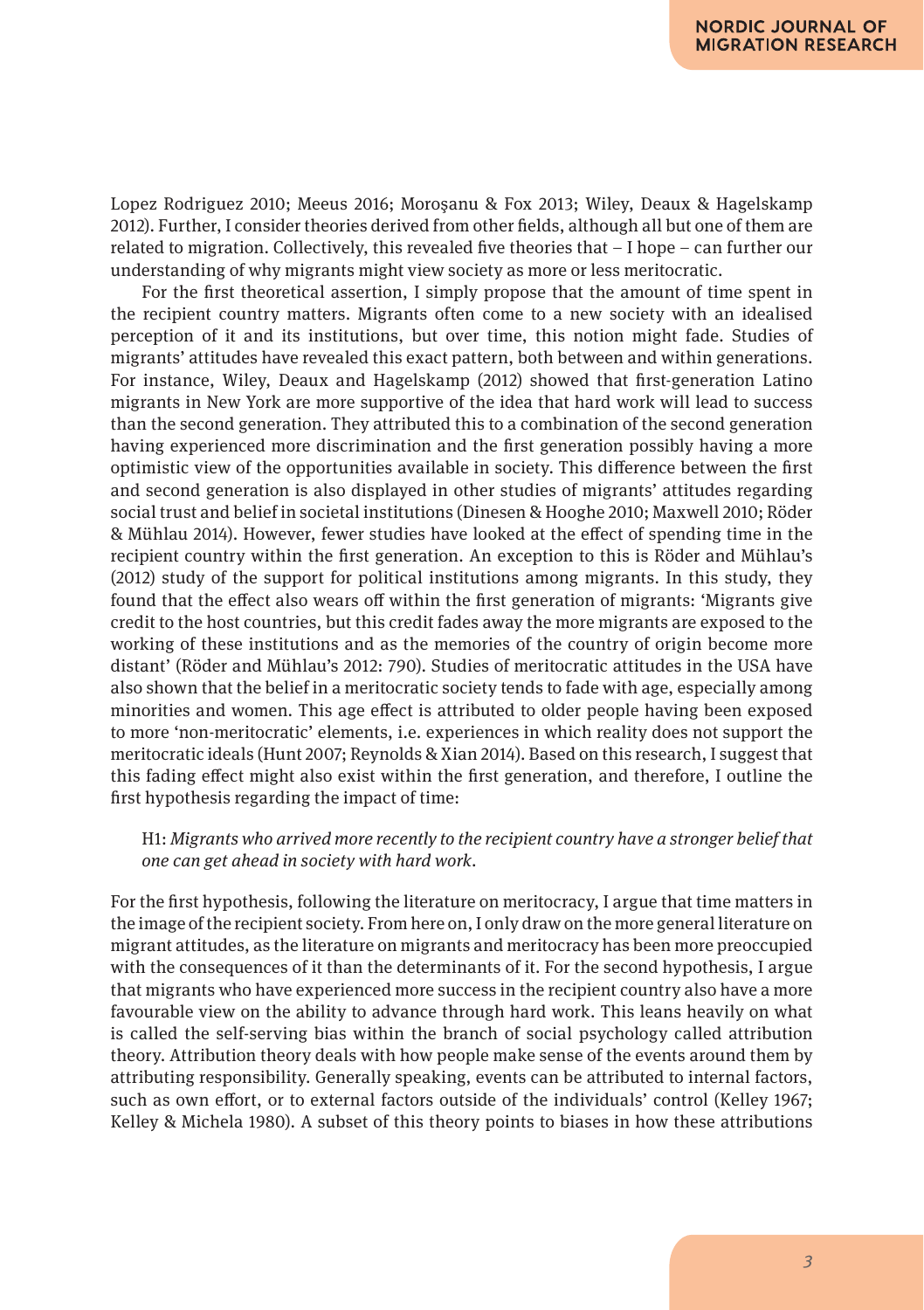of control are made, specifically that people make them in a self-serving manner: 'When explaining positive actions and experiences, their attributions emphasise the causal impact of internal, dispositional causes, but when identifying the causes of negative events, they stress external, situational factors' (Forsyth 2008: 249). Thus, people who are more successful will perceive society as more meritocratic, in part because they attribute their success to their own hard work. On the other hand, people who are less successful will perceive it as less meritocratic, in part because they attribute their lack of success to external factors. This hypothesis draws heavily on the original formulation of the term 'meritocracy', which, although it draws on older linguistic roots, only dates back to 1958. Young (1958) coined the term in a dystopic novel to describe a society in which the idea of a meritocracy is successfully used to maintain power and thus form a new social class. Although a positive connotation of the term is mainly applied in everyday language, this negative formulation lives on in academic literature on the subject (Hesford & Kulbaga 2003; Lopez Rodriguez 2010; Moroşanu & Fox 2013). Based on these arguments, I outline the second hypothesis on the impact of success:

H2: *Migrants who have a higher income have a stronger belief that one can get ahead in society with hard work.*

The third hypothesis is, to some degree, the flipside of the second hypothesis on success, as it focuses on discrimination. Again, I draw on studies of meritocratic perceptions from the USA showing that minorities tend to be less convinced that society is meritocratic (Reynolds & Xian 2014). This difference in the perception of a meritocracy is explained in terms of 'nonmeritocratic' elements, which have two sub-dimensions: advantages related to knowing the right people and disadvantages related to discrimination. In this hypothesis, I focus on the latter and argue, in line with the results, that people who have more experiences of discrimination have less of a belief in a meritocratic society. Similar results on the impact of discrimination also exist in the literature on migrants' attitudes. An example of this is the study by Dinesen and Hooghe (2010), which found that migrants who perceive their group as subject to discrimination are less likely to acculturate to the trust level of the recipient country. Safi (2010) also showed that differences in life satisfaction between migrant groups can largely be attributed to whether the migrant groups perceive their group as being subjected to discrimination. Based on this, I outline the third hypothesis on the impact of discrimination:

#### H3: *Migrants who believe that discrimination against migrants from their country is more prevalent have a weaker belief that one can get ahead in society with hard work.*

The three hypotheses outlined here describe attitudes about whether society is meritocratic as a function of the life situation. However, attitudes might also be affected by the dominant perceptions in a society. In the fourth hypothesis, I therefore argue for the impact of socialisation. A number of recent studies of migrants' attitudes have suggested that socialisation aspects of both the country of origin and the recipient country might be of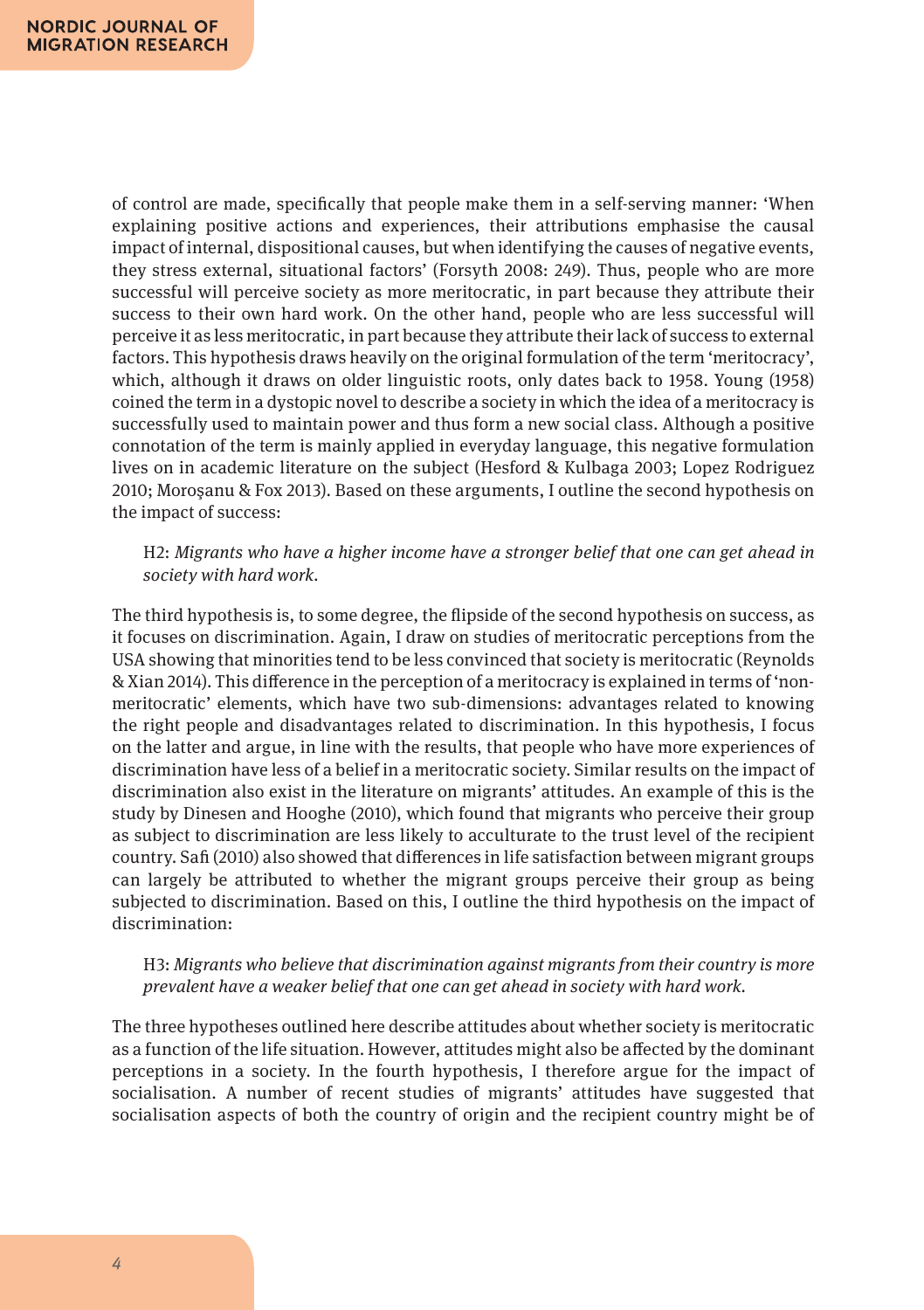importance. One example of an 'origin country effect' is provided by Luttmer and Singhal (2008), who found that migrants' preferences for redistribution are strongly affected by the preferences in their country of birth. They demonstrated this by comparing the attitudes of immigrants to the USA with the attitudes in the origin country using the International Social Survey Programme (ISSP). Seibel and Hedegaard (2017) also showed similar effects in terms of the impact of gender values in the origin country on support for formal childcare in the recipient country. A 'recipient country effect' has also been established in a number of studies following the same overall approach. These studies revealed that migrants' attitudes, in most cases, are very dependent on the attitudes of the natives (Dinesen 2012; Reeskens & van Oorschot 2015; Röder & Mühlau 2014). For instance, Breidahl and Larsen (2016) demonstrated that migrants' gender values are highly dependent on the gender values of the natives. Given that it is unlikely that migrants select their new countries on the basis of gender values, this has been interpreted as an adaption effect. The two approaches are drawn together by Voicu and Vasile (2014), who found that migrants' life satisfaction is affected by the general level of life satisfaction in both the origin country and the recipient country. They argued that acculturation to new attitudes is therefore dependent on the frames of reference of both the origin country and the recipient country, as well as the ties to both contexts. This creates what Voicu and Vasile (2014) called 'dual contextually', whereby migrants draw on both the old and the new in forming their own attitudes. Following the foregoing approach, I outline the next two hypotheses:

H4a: *Migrants from countries where the belief that hard work will enable one to get ahead in society is stronger have a stronger belief that one can get ahead in society with hard work.*

H4b: *Migrants who move to a country where the belief that hard work will enable one to get ahead in society is stronger have a stronger belief that one can get ahead in society with hard work.*

Where the socialisation hypotheses argue that the cultural context the migrant leaves and arrives to matter, the fifth and final hypothesis takes an economic approach. This hypothesis draws on the theory of relative deprivation, which holds that feelings of poverty and need are perceived not only in absolute terms but also in relative terms. The argument of relative deprivation theory is that when considering whether a person is poor, it is not enough to consider whether basic needs such as food and housing are being met, but also whether the person has the resources that one could expect to have in that society (Stark 1984). Using this theory, migration researchers have explained why migrants are more likely to migrate if they have a lower socioeconomic status in their origin country. The argument goes that this is driven by a transnational version of relative deprivation in which migrants, by moving to a richer country, have a chance to 'get ahead', compared to those in their origin country, even if they stay at the same position in society in the recipient country (Stark & Taylor 1989; Stark & Wang 2000). For instance, Stark and Taylor (1989) showed that Mexican families are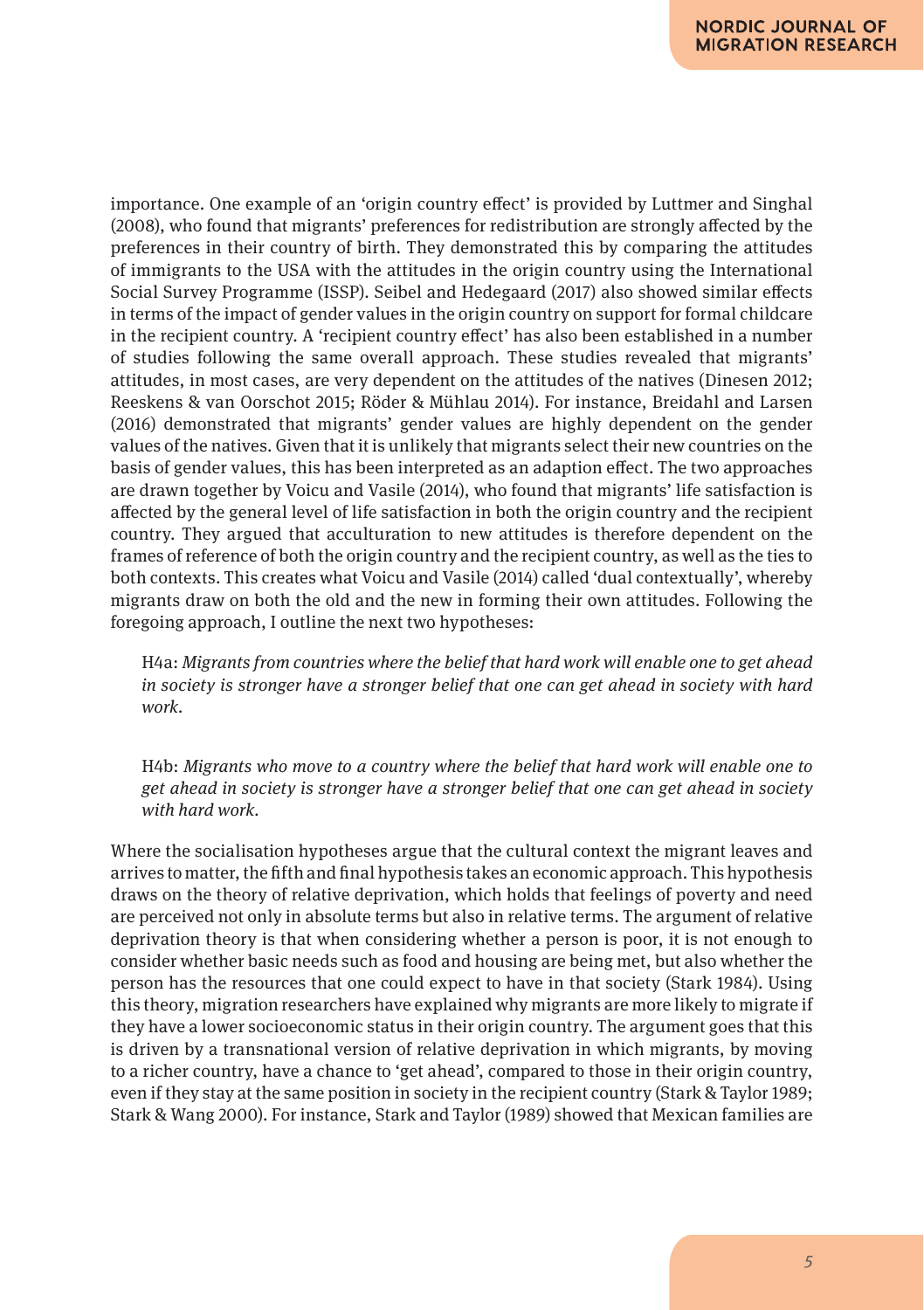more likely to have a member of the household migrate to the USA, even if that person would be at the bottom of US society, as the households' overall status is improved. Migration researchers, such as Collier (2013), have also argued that low-income immigrants have the most to gain from moving from a poor country to a rich country, as their income multiplies manifold by moving to a more productive economy. Following the same idea, the argument is that migrants from poorer countries would have a stronger belief that they can get ahead, because they are comparing against a relatively poorer origin country. Based on this argument, I outline the fifth hypothesis on relative income differences and their impact:

H5: *Migrants from poorer countries have a stronger belief that one can get ahead in society with hard work.*

# **Data and variables**

### **Data**

To test the hypotheses, I used the MIFARE survey (Bekhuis & Hedegaard 2016). The MIFARE survey was collected among 10 migrant and native groups in Denmark, the Netherlands and Germany. In both Denmark and the Netherlands, the MIFARE team had the opportunity to sample from population registers, which enabled them to test for the representativeness of the survey and to approach migrant groups that are small in numbers. In Germany, the MIFARE team contacted strategically selected municipalities. The sample included only migrants who were 16 years or older when they migrated and 18 years old when they were surveyed. The 10 migrant groups were from Poland, Romania, Spain, Great Britain, China, Japan, Turkey, the Philippines, Russia and the USA. For Germany, however, a group from the Philippines was not included, as this group was too small to systematically locate without a population register. A net sample of between 900 and 1,100 was drawn from each group, depending on exceptions of non-response being higher among non-Western groups (Hedegaard 2017). In total, 10,069 people filled out the questionnaire, online or offline, in the mother tongue or in Danish, Dutch or German, resulting in a response rate of 35%. Natives from the three countries were not included in the analysis, as migrants were the group of interest. Romanians were also not included, as attitudes in the origin country were not available for this group. This left a net sample of 8,083, which was reduced to 6,404 after all respondents with missing answers were deleted listwise. For the group sizes after the deletions, see Table A1 in the Appendix.

For the Danish part of the survey, I was able to test non-response using the population register. This non-response analysis showed a slight overrepresentation of the following groups: young, non-citizens and those in the workforce; but, generally, the differences were minimal (Bekhuis & Hedegaard 2016). Of course, I was not able to directly apply these findings to the surveys collected in the other two countries, but considering that the methods and sampling used were the same in Holland, I see no reason to expect large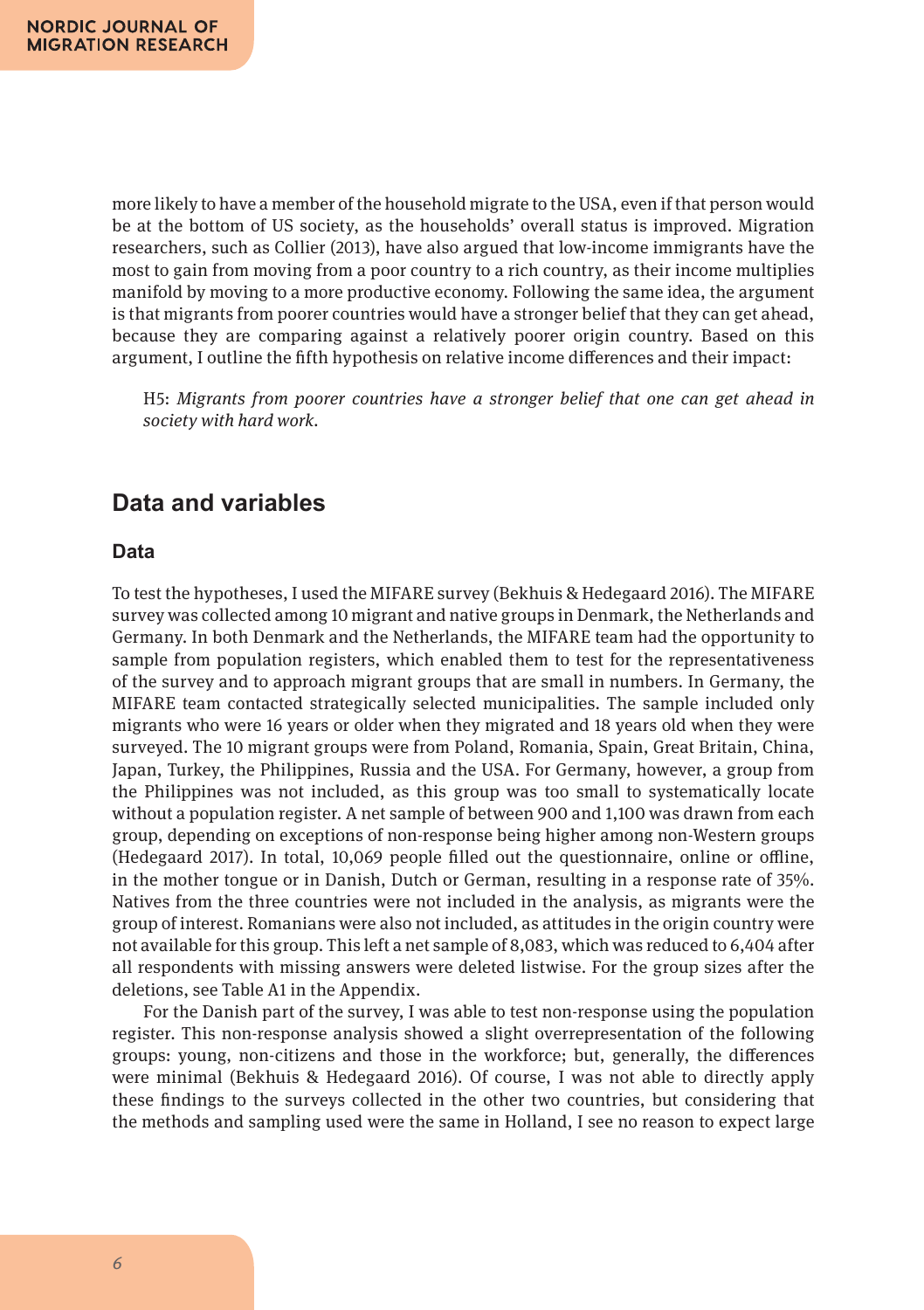differences. However, considering that the sampling in Germany was very different from that in the other two countries, this finding might not be generalisable to that part of the survey.

### **Variables**

For the dependent variable, I used the following statement: 'In general, people can get ahead in [Denmark/Netherlands/Germany] if they work hard', to which the respondents could declare that they 'strongly disagree', 'disagree', 'neither agree nor disagree', 'agree' or 'strongly agree'. For this question and all others, 'don't know' or 'cannot answer' options were left out of the analysis. This can be argued to be a fairly narrow operationalisation of what a perceived meritocracy is. The module on social inequality from the ISSP measured this concept in various ways, including perceptions of fair salaries and perceptions of whether society should be more – or less – meritocratic (Duru-Bellat & Tenret 2012; Kunovich & Slomczynski 2007). It includes, from 2009 and onwards, a battery of explanations of the ability to 'get ahead in society' using 10 items covering the impact of hard work, as well as elements of discrimination, connections and personal ambition (Reynolds & Xian 2014; Roex, Huijts & Sieben 2018; Xian & Reynolds 2017). Its results show that hard work is indeed perceived to be one of the main factors, but also that personal ambition and access to education are important. Overall, I believe this is a valid, albeit a bit narrow, measure of perceived meritocracy.

To match the hypotheses outlined herein, a number of independent variables were used or created. First, to account for compositional differences, I controlled for age in years and the sex. Work situation was also included using the following categories: full-time employment versus part-time work, full-time student, disabled or sick, retired, looking after the home and something else. Education was measured using the internationally comparable International Standard Classification of Education (ISCED) codes. The reference category was the group with no formal education, which was compared against groups with primary, lower secondary, upper secondary, post-secondary non-tertiary, lower-level tertiary and upper-level tertiary education. For this, the highest level of education achieved in either the origin country or the recipient country was used to measure the highest level of education. To measure the impact of time spent in the country, a variable on the year the migrants entered the country with the intent to stay for ≥3 months was used.

Perceived discrimination against own group was measured using the following question: 'Some say that migrants are being discriminated against in [Denmark/ Netherlands/Germany]. Others say this is not the case. How often do you think that the following groups are discriminated against in [Denmark/Netherlands/Germany] – migrants from the [country of origin]?'. The migrants could answer that this was 'very often', 'often', 'sometimes', 'almost never' or 'never' the case. This wording of the question follows the annual European Social Survey, upon which the two studies that found an effect of discrimination on attitudes among migrants are based (Dinesen & Hooghe 2010; Safi 2010).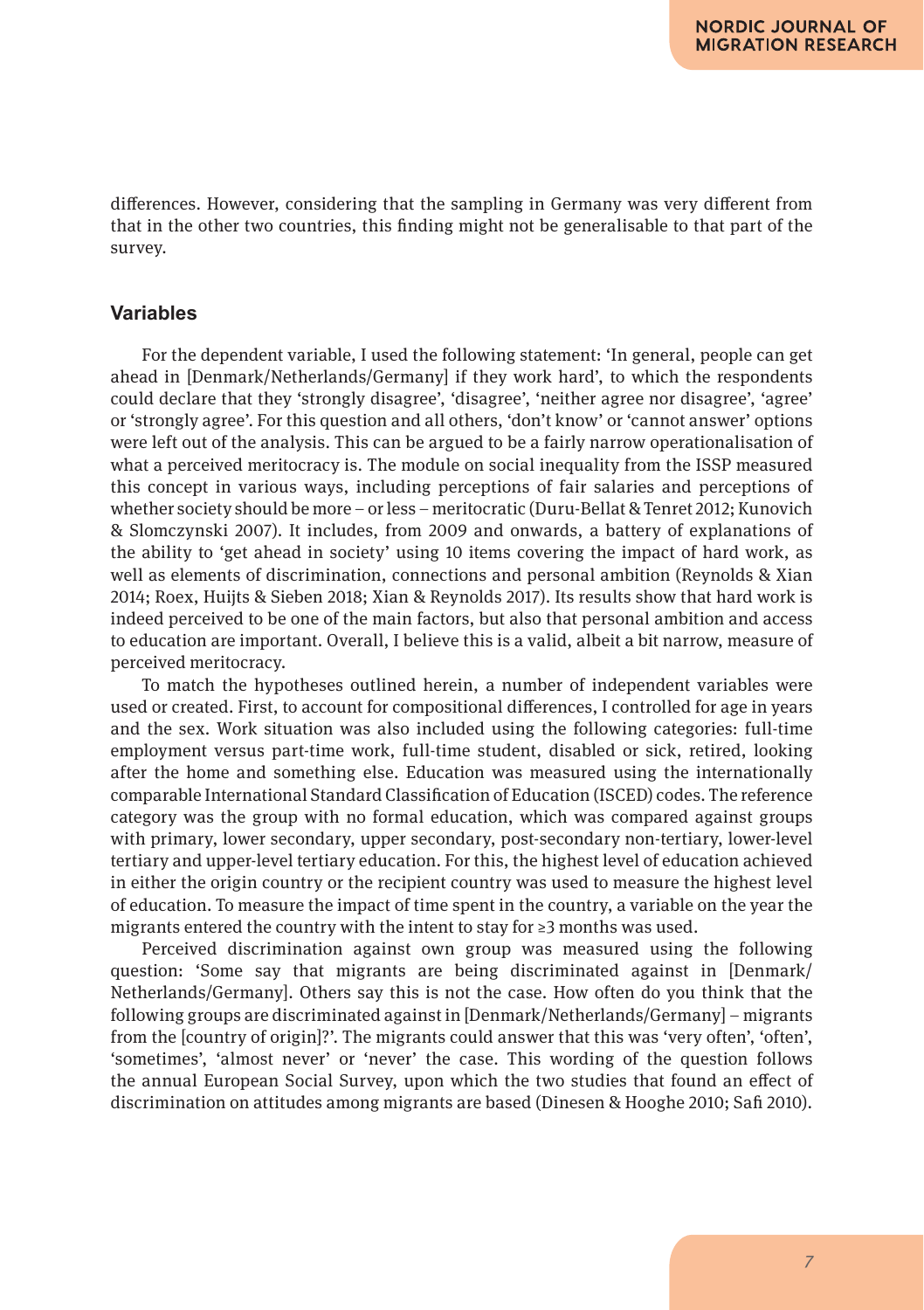The socialisation effects were measured in two ways. The impact of attitudes in the country of origin was generated using the ISSP on attitudes towards social inequality, module 4, from 2009. In the ISSP survey, the question that also serves as the dependent variable for this article was posed: 'To begin we have some questions about opportunities for getting ahead  $\frac{1}{4}$  how important is hard work'. The only difference was that the answers were based on a slightly different five-point scale. This was then transformed into a country average, and the mean score in the origin country was applied to each of the nine migrant groups. The impact of attitudes in the recipient country was constructed in a similar way. Here, each respondent was given a mean score corresponding to the mean score of the natives in the recipient country. Since Germany was not included in that version of the ISSP, information regarding Germany was drawn from the MIFARE survey instead. Both measures only provide a rough estimate of attitudes in the origin and recipient countries and thus are not directly tied to individual respondents. However, similar measures have been used in other studies that compare migrants' attitudes from a socialisation perspective (Dinesen 2012; Reeskens & van Oorschot 2015; Röder & Mühlau 2014; Seibel & Hedegaard 2017; Voicu & Vasile 2014). A comparative study also shows that this method does not overestimate the acculturation of immigrants, as has been speculated by some (Hedegaard & Bekhuis 2018).

Finally, to account for the differences in relative wealth between the countries of origin, I included gross domestic product (GDP) per capita in purchasing power parity (PPP) dollars for 2015 from the World Bank's online database. There are some issues with comparing GDP levels across borders, but the PPP does account for part of the differences in the value of a dollar between countries. The GDP in PPP dollars in the origin country (CO) is subtracted from the GDP in the recipient country (RC) to account for differences between the recipient countries (GDP in CO minus GDP in RC). This variable was also included as a fixed value for each migrant group. There was only a weak correlation between the country means of whether hard work is rewarded and GDP in PPP dollars of 0.002 (*p*>0.001, not shown), and therefore, one variable is likely not a proxy of the other.

# **Analysis**

The results are presented in two steps. First, I show how the different groups answered the question that constitutes the dependent variable. This is done to create an overview of whether the recipient societies are perceived as meritocratic, and how these perceptions differ between the groups. For this step, I apply listwise deletion to make the results comparable with the regression models. Second, I apply an ordinary least squares (OLS) model to test for the impact of the independent variables outlined herein. The OLS model allows me to compare the relative explanatory power of the variables outlined on the basis of the hypotheses.

Figure 1 shows that there is a general belief in the idea that hard work will be rewarded. For all the groups, a majority agree that hard work can enable one to get ahead in society. This belief, however, varies quite a lot between the groups. A comparison between the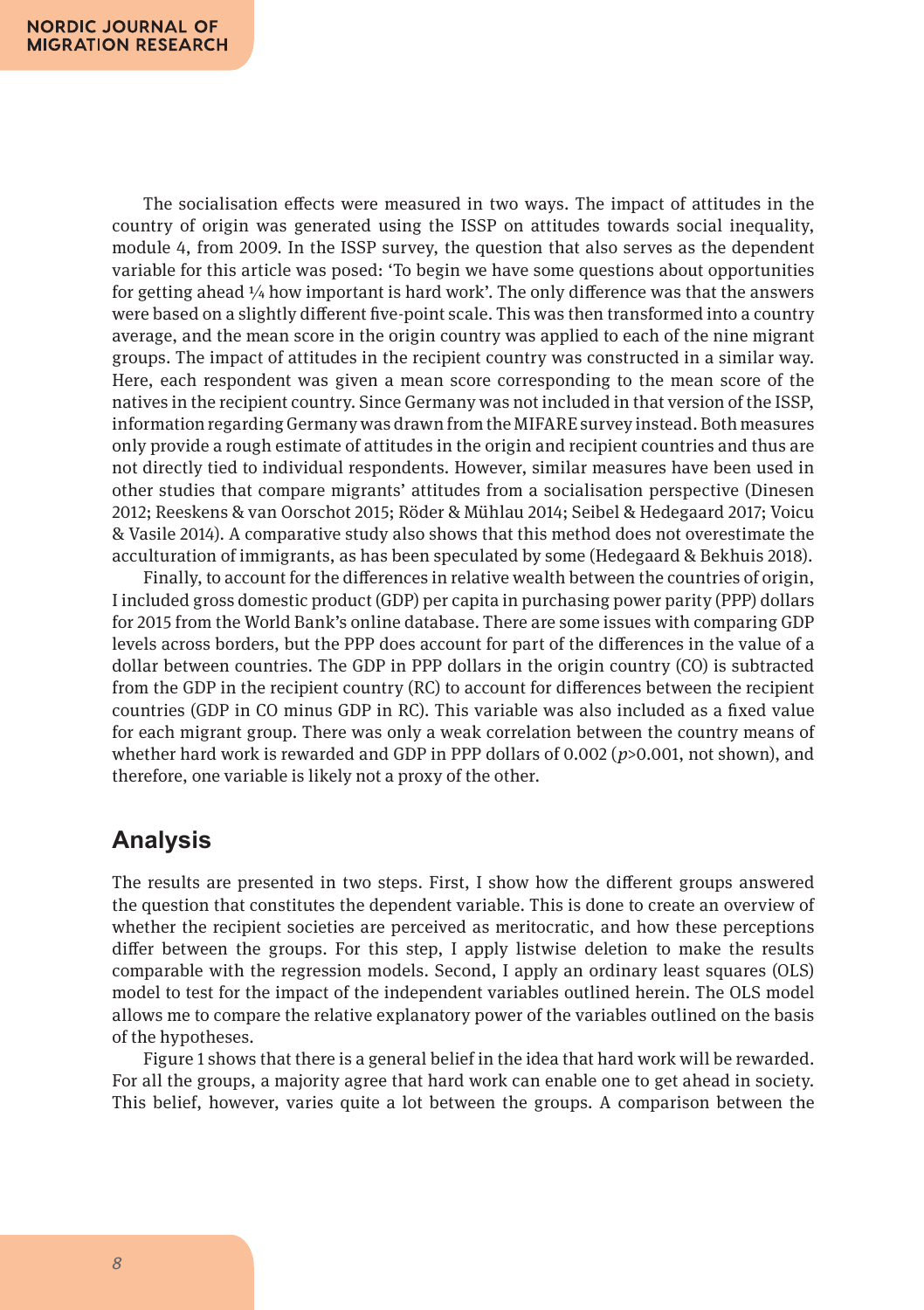

Figure 1: Is hard work rewarded? Percentages that agree or disagree that "In general, people can get

get ahead in [recipient country] if they work hard'. *Figure 1: Is hard work rewarded? Percentages that agree or disagree that 'In general, people can* 

*Notes: N total:6,404. A listwise deletion is applied here so that the respondents included are* the same included in the regression models in Table 1. The answers are presented by country of *origin, sorted by mean score. GB = Great Britain.*

groups reveals that the Filipinos, Spanish, Russians, Poles and Turks tend to have a stronger belief in a meritocratic society. In particular, the Filipinos stand out here. This might be connected to the fact that they were not surveyed in Germany, where the general support for the idea is a little lower among all groups (see Figure A1 in Appendix). At the other end of the scale, the Japanese, Chinese, Americans and Brits have a lower overall belief in a 1 meritocratic society.

From this figure, it seems that migrant groups from richer countries tend to perceive the recipient countries as less meritocratic, in accordance with Hypothesis 5. However, aside from this, there are no simple geographical or cultural explanations for the ranking. Therefore, I proceeded to test the hypotheses outlined using a series of regression models.

Table 1 shows the impact of the different independent variables outlined herein. In the first step, the compositional effects are added to account for the rather large differences between the groups in some of the variables (shown in Table A1 in the Appendix). This reveals that although there are large differences between the groups in terms of age, gender composition, education and the typical workweek, this explains very little about the variation. In fact, the only significant, but still rather small, effects are from the work situation when comparing those in full-time work with those in part-time work (–0.031\* ) and those looking after the home  $(-0.044^*)$ . It thus seems that migrants' view of society is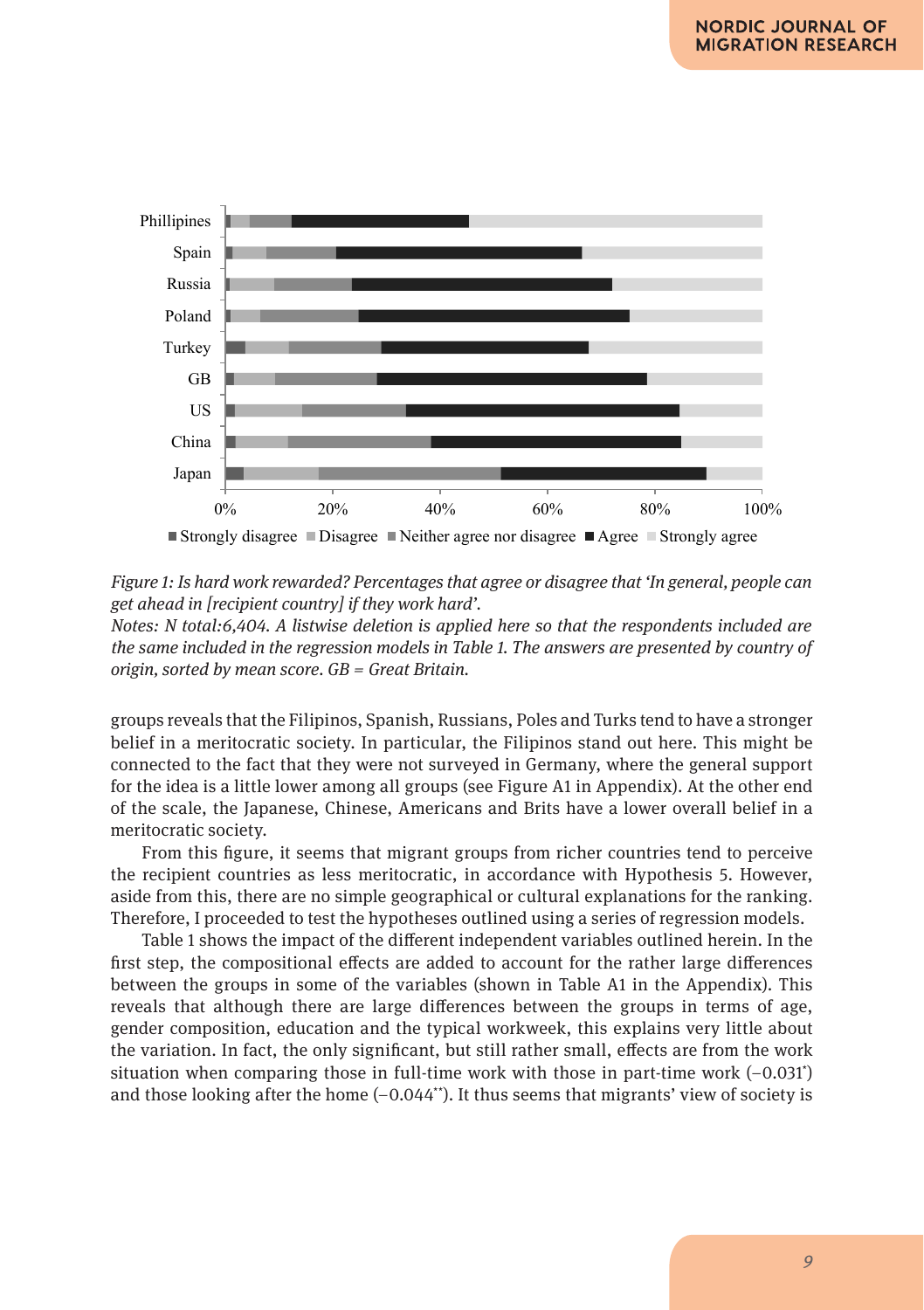|                                                      | <b>Compositional effects</b> |         | <b>Full model</b>     |         |  |
|------------------------------------------------------|------------------------------|---------|-----------------------|---------|--|
|                                                      | <b>Coefficient</b>           | S.E.    | <b>Coefficient</b>    | S.E.    |  |
| Age                                                  | $-0.017$                     | (0.001) | $-0.021$              | (0.001) |  |
| Gender (reference: man)                              | $-0.017$                     | (0.027) | $-0.031$ *            | (0.027) |  |
| Workweek (reference: paid work,<br>full time)        | Ref.                         |         | Ref.                  |         |  |
| In paid work, part time                              | $-0.031$ *                   | (0.036) | $-0.026$              | (0.036) |  |
| Full-time student                                    | $-0.019$                     | (0.051) | $-0.018$              | (0.051) |  |
| Unemployed                                           | $-0.024$                     | (0.053) | $-0.009$              | (0.053) |  |
| Sick or disabled                                     | $-0.009$                     | (0.090) | $-0.006$              | (0.089) |  |
| Retired                                              | 0.020                        | (0.065) | $0.033*$              | (0.065) |  |
| Looking after home                                   | $-0.044**$                   | (0.048) | $-0.043**$            | (0.046) |  |
| Something else                                       | $-0.021$                     | (0.076) | $-0.019$              | (0.075) |  |
| <b>Education</b> (reference: no formal)              | Ref.                         |         | Ref.                  |         |  |
| Primary                                              | $-0.009$                     | (0.096) | $-0.006$              | (0.095) |  |
| Lower secondary                                      | 0.012                        | (0.091) | 0.013                 | (0.089) |  |
| <b>Upper secondary</b>                               | 0.024                        | (0.075) | 0.028                 | (0.073) |  |
| Post-secondary non-tertiary                          | 0.000                        | (0.078) | $-0.001$              | (0.076) |  |
| Lower-level tertiary                                 | $-0.008$                     | (0.071) | $-0.022$              | (0.069) |  |
| Upper-level tertiary                                 | $-0.030$                     | (0.082) | $-0.048$ <sup>*</sup> | (0.081) |  |
| Length of stay in years                              |                              |         | $-0.013$              | (0.001) |  |
| Income (11 groups)                                   |                              |         | $0.038**$             | (0.005) |  |
| <b>Discrimination against CO</b><br>migrants $(1-5)$ |                              |         | $0.205***$            | (0.013) |  |
| Meritocratic values in the CO<br>(mean)              |                              |         | $0.036**$             | (0.063) |  |
| Meritocratic values in the RC<br>(mean)              |                              |         | $0.062***$            | (0.066) |  |
| GDP in PPP \$ in CO                                  |                              |         | $-0.166***$           | (0.000) |  |
| $R^2$                                                | 0.06                         |         | 0.16                  |         |  |
| Observations                                         | 6,404                        |         | 6,404                 |         |  |

*Table 1: Explaining the attitudes towards whether hard work is perceived to be rewarded*

*Notes: \* p<0.05, \*\*p<0.01, \*\*\*p<0.001. See Table 1A in the Appendix for the mean values for the variables for each migrant group. CO = country of origin. OLS = ordinary least squares. RC = recipient country. SE = standard error. OLS model with coefficients, significance levels and standard errors reported.*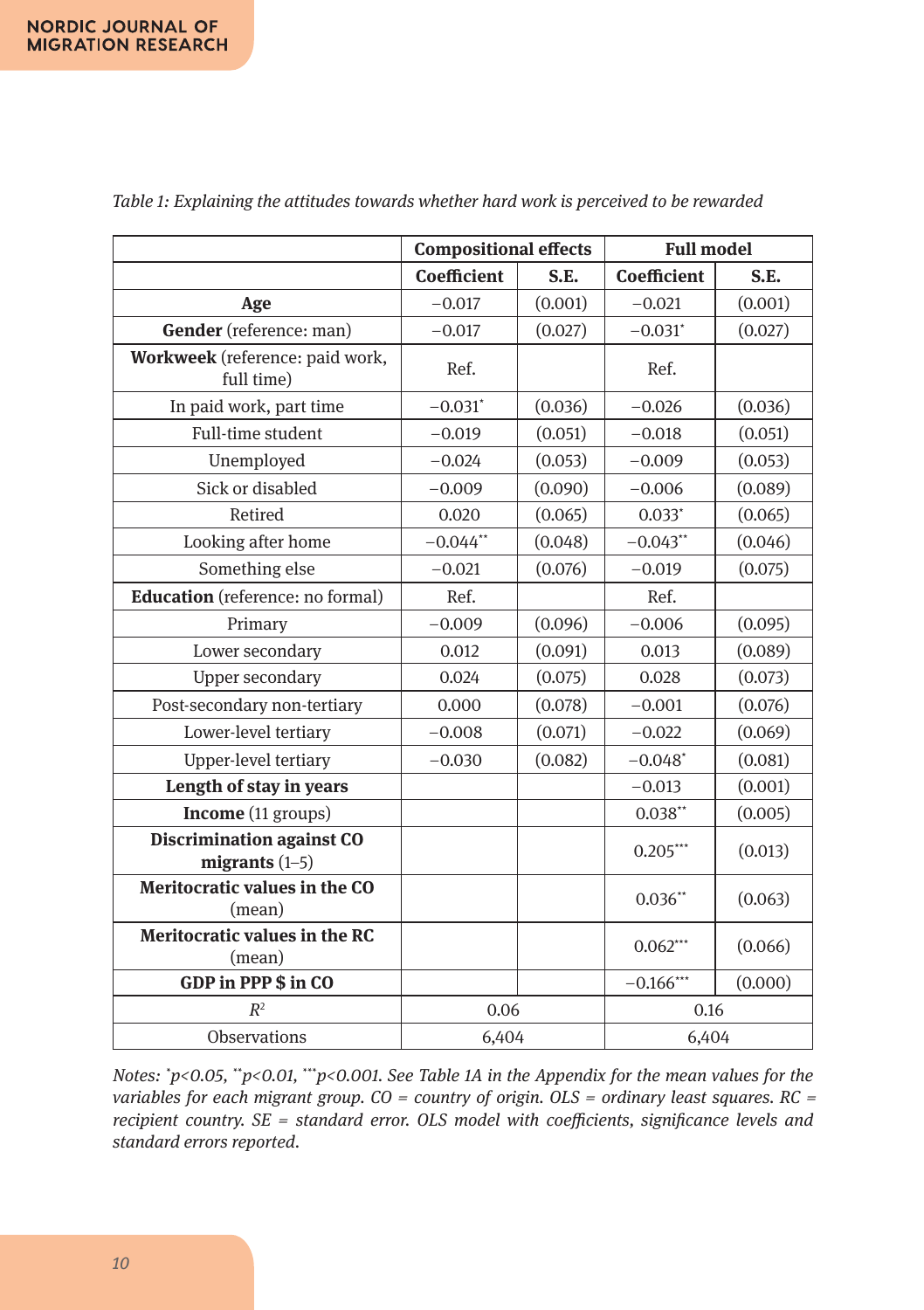almost unaffected by the composition of the group. This lack of an effect also changes only marginally in an application of the variables related to the hypotheses.

Moving to the full model, it is clear that all but one of the variables connected to the hypotheses have a significant effect, but also that the effect sizes vary quite enormously. Starting with the effect of time spent in the recipient country, this does not work as expected, as the belief in a meritocratic society does not seem to fade  $(-0.013)$ . I also tested how this variable performs as a categorical variable, to see if there is some aspect of non-linearity (not shown), but the result was the same. Based on this, I reject Hypothesis 1.

Income does have a small but significant effect  $(0.038<sup>**</sup>)$  on whether a society is perceived to be meritocratic. The fact that the effect is positive means that migrants with higher incomes also perceive society as more meritocratic. This thus follows the argument outlined in the theory section that migrants who are more successful think that it is possible to work their way up in society, because they attribute their success to themselves to a higher degree (Forsyth 2008; Kelley & Michela 1980). Hypothesis 2 on the impact of success on meritocratic perceptions is thereby confirmed.

As for the impact of perceived discrimination against migrants from the respondents' country of origin, I find that this has a significant and strong effect (0.205\*\*\*). Since the effect is positive, and the scale for perceived discrimination against the group runs between 'very often' and 'never', this means that less perceived discrimination leads to a stronger belief in a meritocratic society. This is in line with the idea that 'non-meritocratic' experiences can undermine the belief in meritocratic ideals (Hunt 2007; Reynolds & Xian 2014; Xian & Reynolds 2017). Hypothesis 3 is thereby confirmed.

Looking at the socialisation effects, I find that attitudes in both the country of origin and the recipient country have an impact on meritocratic attitudes. The impact of attitudes in the country of origin is small, but significant (0.036\*\*). The fact that the effect is positive means that the stronger the belief in the country of origin, the stronger is the belief that the migrants have. It does seem that at least part of the belief in this travels with these firstgeneration migrants. The attitudes among the majority of the population also have a small and significant impact on attitudes (0.062\*\*\*). The effect works in similar ways in that living in a country where there is a stronger belief in a meritocratic society has a tendency to 'rub off' on migrants. The effect is about double the strength of the effect of the origin country, and thus, although I find that both contexts matter (Voicu & Vasile 2014), I also find that the latter effect is stronger. Both Hypothesis 4a on the country of origin effect and Hypothesis 4b on the recipient country effect are thus confirmed.

Finally, I find that differences in income between the origin country and the recipient country have a negative effect on attitudes towards whether a society is meritocratic (–0.166\*\*\*). The fact that the effect is negative means that coming from a relatively poorer country, when comparing the countries' GDP figures, leads to stronger support for the idea that one can get ahead in society though hard work. Following the theories presented on migration and relative deprivation, this suggests that migrants from relatively poorer countries are relatively more satisfied with the meritocracy in their recipient country,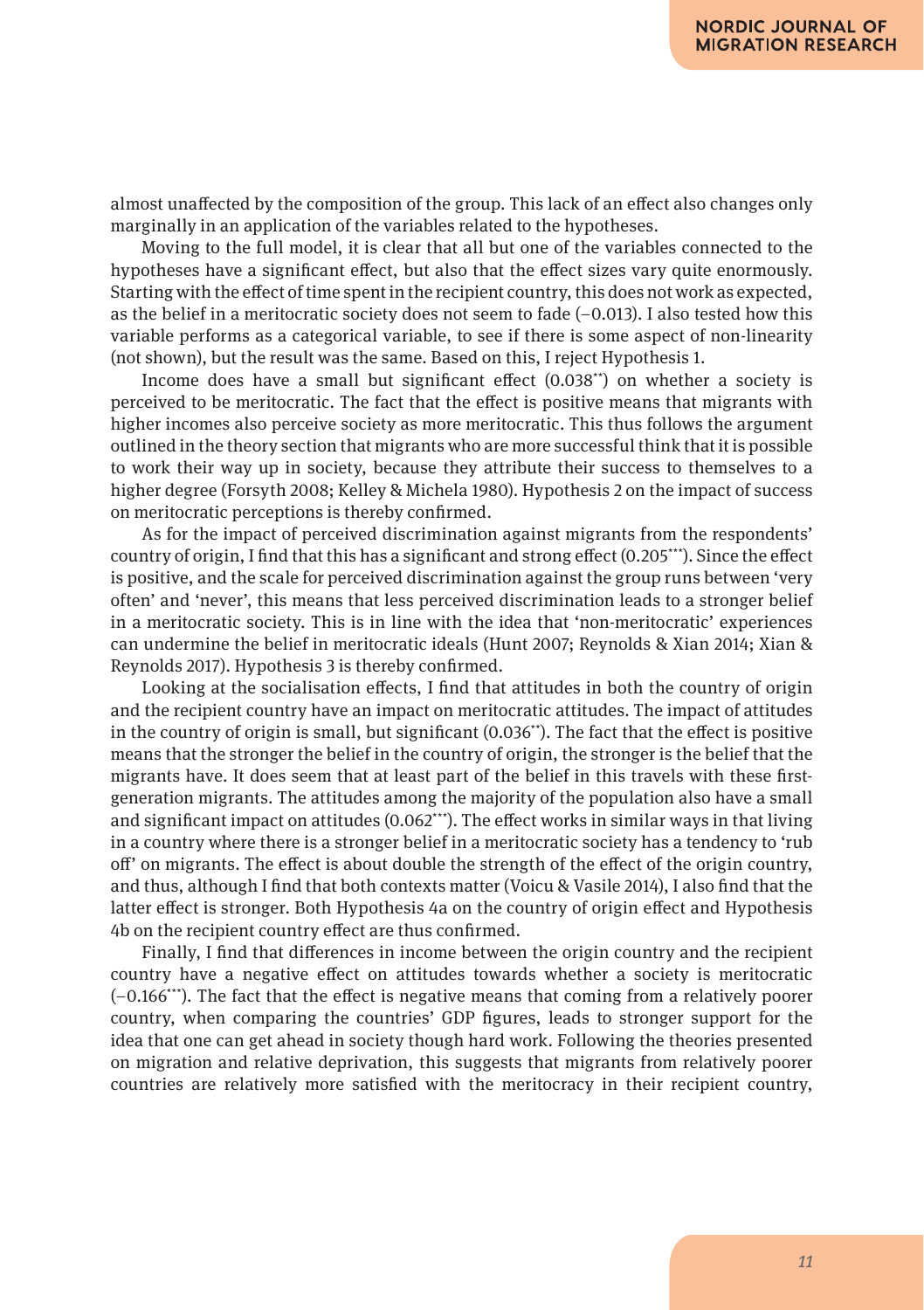possibly because they consider themselves to be moving up in the world in a relative sense. Hypothesis 5 is thus confirmed.

To sum up, I find that overall, migrants support the idea that society is meritocratic, as measured through a question on whether one can get ahead in society though hard work. This, however, varies quite a bit between the migrant groups represented in the survey, as 87% of the Filipinos agree with this statement, while this is only the case for 50% of the Japanese. Differences in income, perceived discrimination, socialisation and relative income can all help explain part of why some migrants see society as more (or less) meritocratic. On the other hand, compositional effects, such as age, gender, education and workweek, explain very little to none of the variation.

# **Conclusion and implications**

The literature on migration provides a highly critical view of meritocracy, arguing that the idea of a meritocracy might be repressive, as it can cause migrants to internalise failures, accept inequalities and reject collective action. However, such conclusions are premised on the fact that migrants believe that society is meritocratic. Therefore, in this article, using the MIFARE survey collected among nine migrant groups in Denmark, the Netherlands and Germany, I study whether and why some migrants hold a stronger belief in a meritocratic society than others. The nine migrant groups are from Poland, Spain, Great Britain, China, Japan, Turkey, the Philippines, Russia and the USA.

The results showed that there is an overall strong belief in a meritocratic society among migrants in the three countries. Although this belief was shared by all of the groups, there were significant differences among the groups. It was strongest among the Filipinos, among whom 88% agreed that it is possible, and weakest among the Japanese, among whom 'only' 50% shared that belief. To explain this, I outlined a number of hypotheses, mainly based on the literature on migration and migrants' attitudes. The results showed that the amount of time lived in the country did not matter regarding attitudes towards the ability to get ahead in society. This result is different from that reported by Wiley, Deaux and Hagelskamp (2012), who showed that first-generation Latino migrants in New York are more supportive of the idea that hard work will lead to success than the second generation. However, experiences in and between generations might not be the same. The first generation migrated and thereby chose the country, whereas the second generation did not make such a choice.

On the other hand, higher income did lead to a stronger belief in the ability to work one's way to the top. The results also showed strong socialisation effects, in that both the attitudes in the origin country and the recipient country mattered. The migrants thus bring some of their views from the origin country but also adapt to the views in the recipient country. Discrimination also mattered in that migrants who perceived their group as being subject to more discrimination also had less belief in a meritocratic society. Finally, migrants from poorer countries have a stronger belief in a meritocratic society. This was argued to be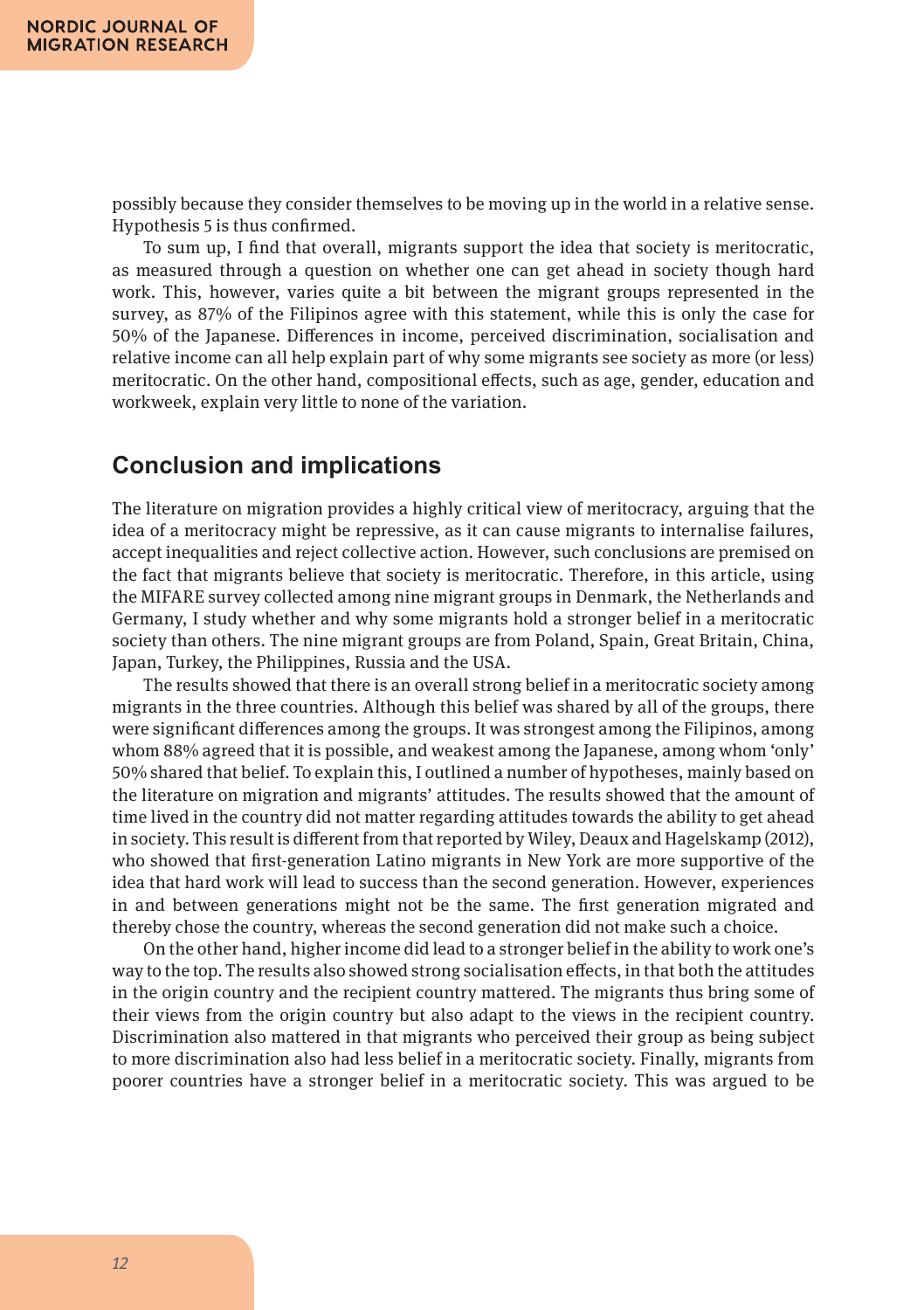an effect of a sort of global relative deprivation, whereby migrants from relatively poorer countries feel that they are 'moving up in the world' to a higher degree.

These findings have some limitations. First, as discussed in more detail in the data and variables section, the dependent variable provides a somewhat narrow view of what a meritocracy is and how it is operationalised. Although I do believe that the question of whether one can get ahead in society with hard work is fitting, it ignores many other dimensions. In particular, aspects that have been described as 'non-meritocratic' elements, i.e. experiences in which a society does not uphold the meritocratic ideas, are missing. I partially capture this with the variable on discrimination, but that part could be explored more fully. Second, this study only includes first-generation migrants who were 16 years or older when they moved. As a result, only this first-generation view is considered, which might also be the reason why time spent in a country does not matter regarding the migrants' attitudes. Given that other studies have found that there are differences in attitudes between generations, this is a limitation (Wiley, Deaux & Hagelskamp 2012). Finally, the migrant groups included in this study were chosen in part because I was able to link them to attitudes in the origin country. The groups are, therefore, not necessarily representative of migrants in the three countries as a whole, but they do provide interesting insights into the views of society among migrant groups.

Future studies should consider turning the study on its head. Instead of showing and explaining why migrants have more – or less – meritocratic values, additional studies could explore the consequences of these values. Much of the literature referenced throughout this article argued for a negative impact of these values, which the article shows are prevalent among migrants. It is not within the scope of this article to explore the consequences of having these attitudes, but it would be very interesting to ascertain whether migrants who believe in a meritocracy are also less likely to internalise failure, reject collective action and generally be more apathetic citizens (Hesford & Kulbaga 2003; Lopez Rodriguez 2010; Moroşanu & Fox 2013).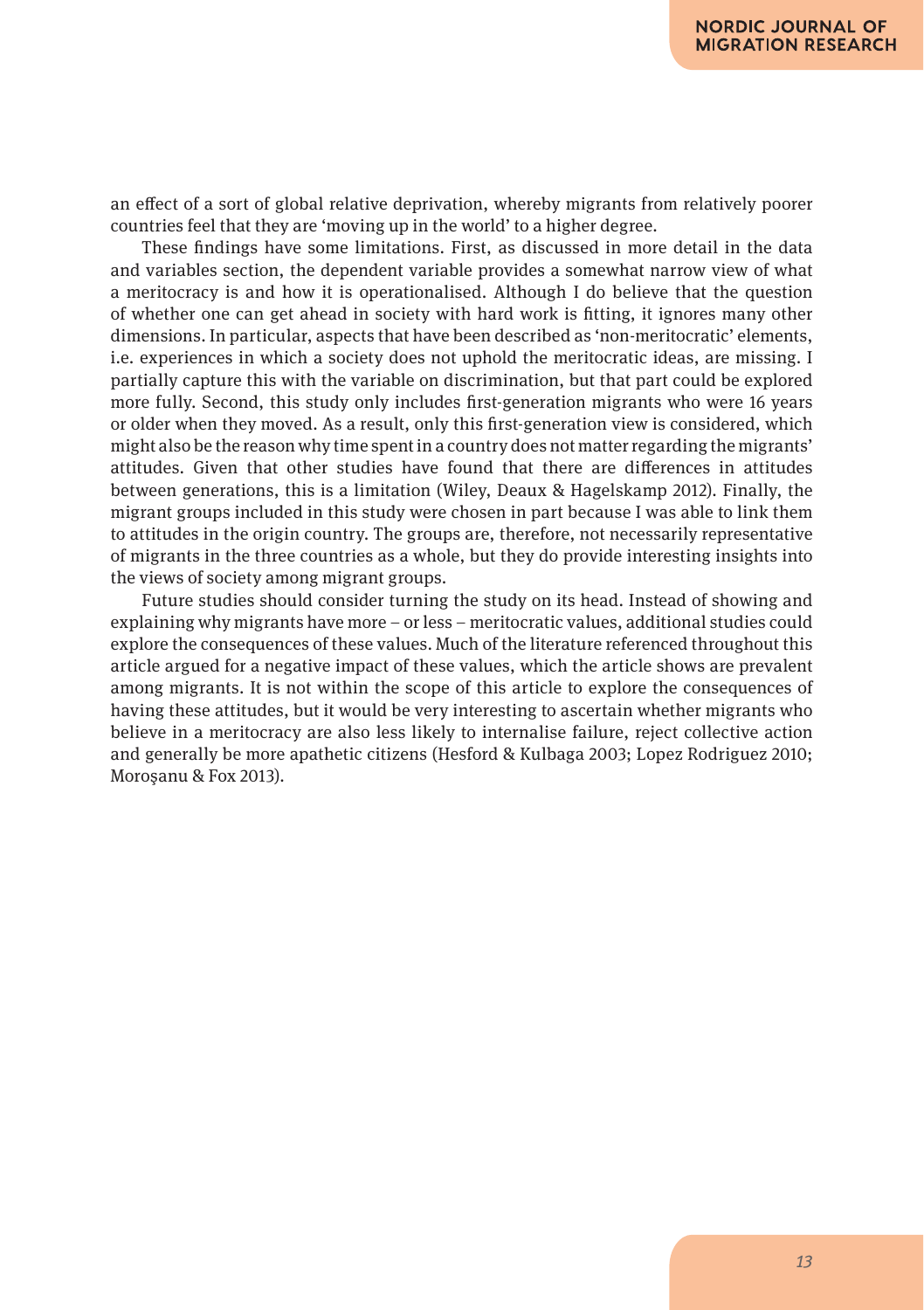# **Appendix**

*Table A1: Mean scores by group for all variables for respondents included in tables and models*

|                                   | PHI   | <b>JPN</b> | <b>CHI</b> | POL   | <b>RUS</b> | <b>SPA</b> | GB    | <b>TUR</b> | <b>USA</b> |
|-----------------------------------|-------|------------|------------|-------|------------|------------|-------|------------|------------|
| Is hard work<br>rewarded? $(1-5)$ | 4.34  | 3.42       | 3.63       | 3.93  | 3.93       | 4.05       | 3.84  | 3.82       | 3.66       |
| <b>Gender</b> (% women)           | 0.90  | 0.72       | 0.64       | 0.63  | 0.75       | 0.54       | 0.37  | 0.48       | 0.52       |
| Age                               | 42.09 | 43.63      | 35.16      | 40.14 | 40.86      | 36.22      | 47.36 | 43.08      | 43.90      |
| <b>Workweek</b>                   |       |            |            |       |            |            |       |            |            |
| Paid work, full time              | 0.40  | 0.45       | 0.49       | 0.61  | 0.43       | 0.64       | 0.61  | 0.43       | 0.58       |
| Paid work, part time              | 0.23  | 0.20       | 0.12       | 0.14  | 0.18       | 0.13       | 0.13  | 0.11       | 0.13       |
| Full-time education               | 0.07  | 0.07       | 0.22       | 0.03  | 0.09       | 0.09       | 0.05  | 0.05       | 0.06       |
| Unemployed                        | 0.09  | 0.06       | 0.03       | 0.04  | 0.09       | 0.06       | 0.03  | 0.14       | 0.06       |
| Sick or disabled                  | 0.02  | 0.01       | 0.01       | 0.03  | 0.03       | 0.01       | 0.02  | 0.05       | 0.01       |
| Retired                           | 0.03  | 0.06       | 0.01       | 0.04  | 0.03       | 0.02       | 0.10  | 0.09       | 0.06       |
| Looking after home                | 0.11  | 0.13       | 0.08       | 0.09  | 0.12       | 0.03       | 0.05  | 0.10       | 0.08       |
| Something else                    | 0.06  | 0.03       | 0.04       | 0.02  | 0.04       | 0.02       | 0.02  | 0.03       | 0.01       |
| <b>Education</b>                  |       |            |            |       |            |            |       |            |            |
| Upper-level tertiary              | 0.76  | 0.65       | 0.78       | 0.32  | 0.68       | 0.63       | 0.61  | 0.23       | 0.56       |
| Post-secondary non-<br>tertiary   | 0.09  | 0.19       | 0.08       | 0.12  | 0.09       | 0.14       | 0.09  | 0.05       | 0.10       |
| Upper secondary                   | 0.13  | 0.09       | 0.11       | 0.49  | 0.19       | 0.17       | 0.22  | 0.36       | 0.28       |
| Lower secondary                   | 0.01  | 0.04       | 0.01       | 0.02  | 0.00       | 0.01       | 0.01  | 0.25       | 0.02       |
| No formal                         | 0.02  | 0.02       | 0.02       | 0.04  | 0.02       | 0.03       | 0.07  | 0.08       | 0.02       |
| <b>Length of stay</b>             |       |            |            |       |            |            |       |            |            |
| A year or less                    | 0.09  | 0.16       | 0.18       | 0.09  | 0.10       | 0.18       | 0.10  | 0.03       | 0.15       |
| $2-5$ years                       | 0.17  | 0.23       | 0.27       | 0.21  | 0.18       | 0.38       | 0.16  | 0.08       | 0.19       |
| $6-10$ years                      | 0.27  | 0.16       | 0.21       | 0.33  | 0.17       | 0.16       | 0.14  | 0.11       | 0.15       |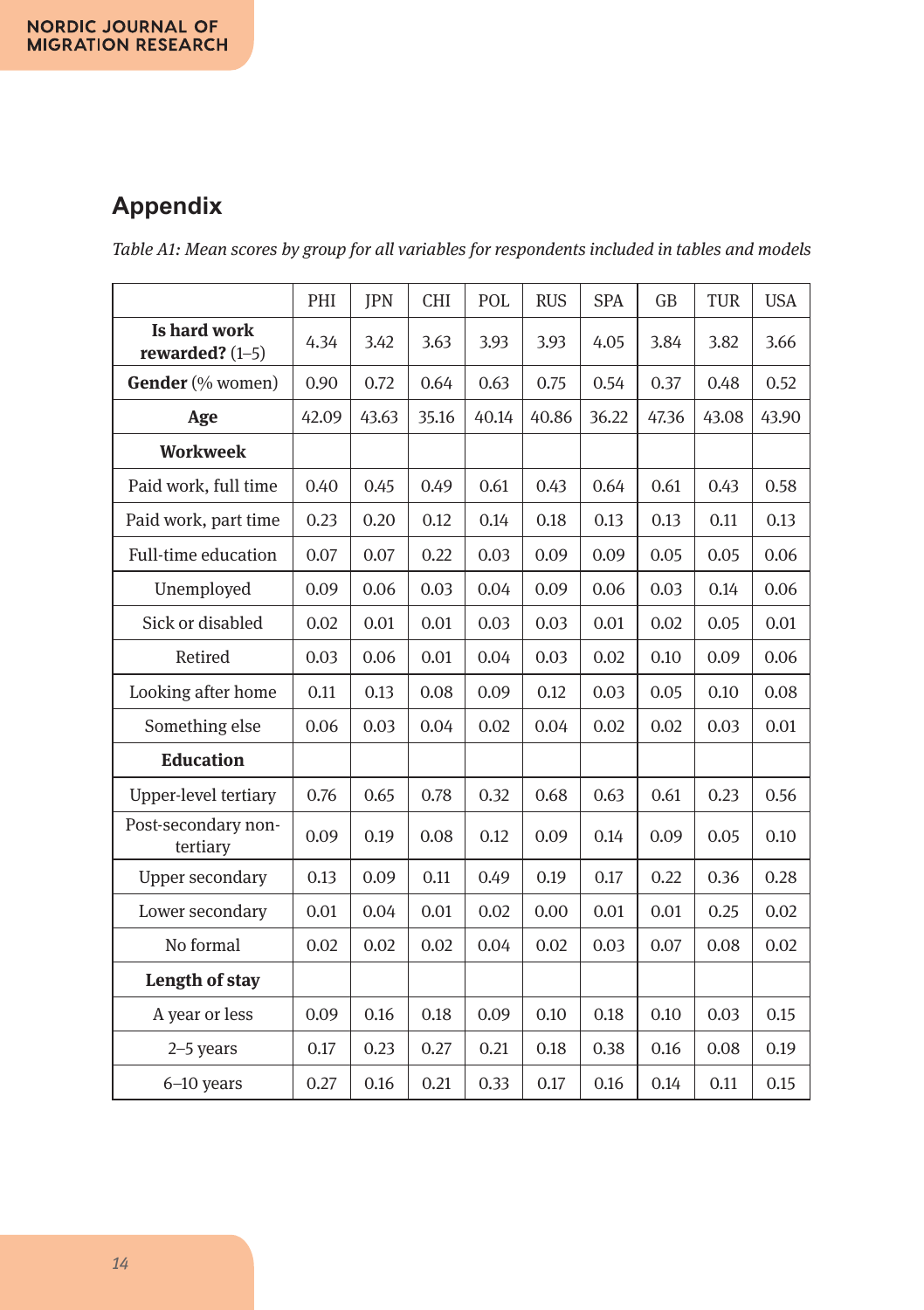|                                              | PHI  | <b>IPN</b> | <b>CHI</b> | POL   | <b>RUS</b> | <b>SPA</b> | GB    | TUR   | <b>USA</b> |
|----------------------------------------------|------|------------|------------|-------|------------|------------|-------|-------|------------|
| $11-20$ years                                | 0.27 | 0.24       | 0.26       | 0.14  | 0.43       | 0.16       | 0.22  | 0.35  | 0.20       |
| $+20$ years                                  | 0.19 | 0.22       | 0.07       | 0.23  | 0.11       | 0.13       | 0.38  | 0.43  | 0.31       |
| <b>Income</b> (11 groups)                    | 7.24 | 8.10       | 7.27       | 6.46  | 7.15       | 8.00       | 8.48  | 6.56  | 8.57       |
| Happiness $(0-10)$                           | 7.79 | 7.50       | 7.10       | 6.82  | 7.02       | 7.29       | 7.49  | 6.51  | 7.44       |
| Discrimination of<br>$CO(1-5)$               | 3.22 | 3.51       | 3.11       | 2.78  | 3.24       | 3.64       | 3.90  | 2.59  | 3.63       |
| Is hard work<br>rewarded? (mean<br>in $CO$ ) | 4.36 | 3.84       | 4.19       | 4.08  | 3.87       | 3.86       | 4.13  | 3.99  | 4.38       |
| GDP in 1,000 PPP \$<br>in CO                 | 7.70 | 37.32      | 14.45      | 26.50 | 24.45      | 35.20      | 42.51 | 21.15 | 57.29      |
| N total by group                             | 456  | 780        | 721        | 729   | 931        | 816        | 814   | 448   | 709        |

*ContinuedTable A1: Mean scores by group for all variables for respondents included in tables and models*

*Notes: CO = country of origin. GDP = gross domestic product. PPP = purchasing power parity. PHI = Philippines; JPN = Japan; CHI = China; POL = Poland; RUS = Russia; SPA = Spain; GB = Great Britain; TUR = Turkey.*



can get ahead in [recipient country] if they work hard'. *Figure A1: Is hard work rewarded? Percentages that agree or disagree that 'In general, people* 

same included in the regression models in Table 1. The answers are presented by recipient country. *Notes: N total: 6,404. A listwise deletion is applied here, so that the respondents included are the*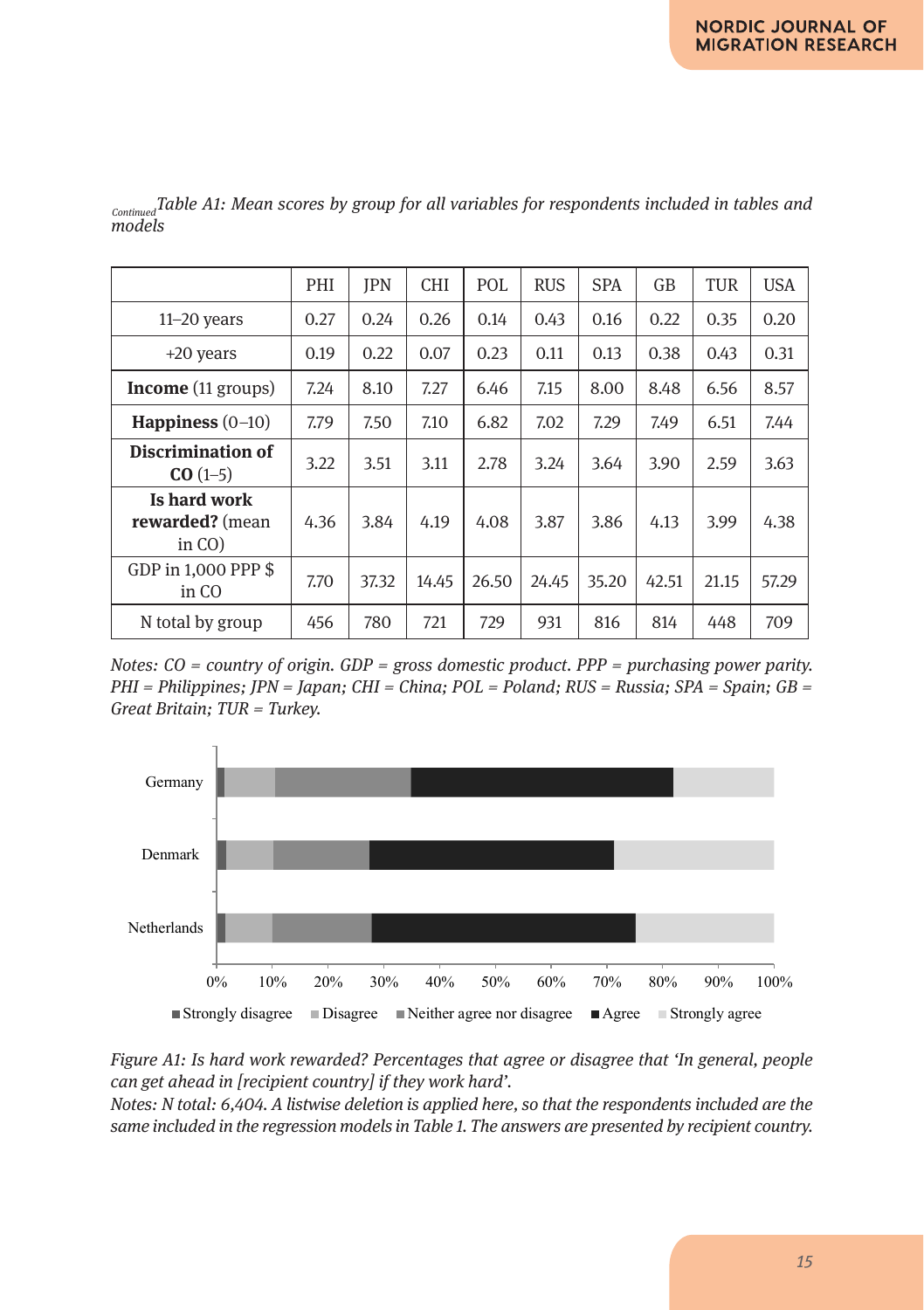### **References**

Bekhuis, H & Hedegaard, TF 2016. *MIFARE survey: Migrants' welfare state attitudes methodological report.* (Methodological Report).University of Nijmegen.

- Breidahl, KN & Larsen, CA 2016, 'The myth of unadaptable gender roles: attitudes towards women's paid work among immigrants across 30 European countries', *Journal of European Social Policy*, vol. 26, no. 5, pp. 387-401.
- Collier, P 2013, *Exodus: immigration and multiculturalism in the 21st century*, Penguin Books, London, UK.
- Dinesen, PT 2012, 'Does generalized (dis)trust travel? Examining the impact of cultural heritage and destination-country environment on trust of immigrants', *Political Psychology*, vol. 33, no. 4, pp. 495-511, DOI:10.1111/j.1467-9221.2012.00886.x.
- Dinesen, PT & Hooghe, M 2010, 'When in Rome, do as the romans do: the acculturation of generalized trust among immigrants in Western Europe', *International Migration Review*, vol. 44, no. 3, pp. 697-727.
- Duru-Bellat, M & Tenret, E 2012, 'Who's for meritocracy? Individual and contextual variations in the faith', *Comparative Education Review*, vol. 56, no. 2, pp. 223-247.
- Ellerman, D 2005, 'Labour migration: a developmental path or a low-level trap?' *Development in Practice*, vol. 15, no. 5, pp. 617-630.
- Esping-Andersen, G 1990, *The three worlds of welfare capitalism*, Polity Press, Cambridge.
- Eurostat 2015. Migration and migrant population statistics. https://ec.europa.eu/eurostat/ web/population-demography-migration-projections/statistics-illustrated
- Forsyth, DR 2008, 'Self-serving bias',*International Encyclopaedia of the Social Sciences*, Vol. 7. no. 2, pp. 429.
- Hedegaard, TF 2017, 'Indvandrergrupper og etniske minoriteter i surveys', in *Survey*, eds M Frederiksen, P Gundelach & RS Nielsen, Hans Reitzels Forlag, Copenhagen, p. 419.
- Hedegaard, TF & Bekhuis, H 2018, 'A migration effect? Comparing the acculturation of Russian migrant populations in western Europe to Russians in three former soviet countries on attitudes towards government responsibility', *Comparative Migration Studies*, vol. 6, no. 1, p. 9.
- Hesford, WS & Kulbaga, TA 2003, 'Labored realisms: geopolitical rhetoric and Asian American and Asian (im)migrant women's (auto) biography', *JAC*, vol. 23, no. 1, pp. 77-107.
- Hochschild, JL 1995, *Facing up to the American dream: race, class, and the soul of the nation*, Princeton University Press, Princeton.
- Hunt, MO 2007, 'African American, Hispanic, and white beliefs about black/white inequality, 1977-2004', *American Sociological Review*, vol. 72, no. 3, pp. 390-415.
- Kelley, HH 1967. 'Attribution theory in social psychology'. *Nebraska Symposium on Motivation, 15,* pp. 192-238.
- Kelley, HH & Michela, JL 1980, 'Attribution theory and research', *Annual Review of Psychology*, vol. 31, no. 1, pp. 457-501.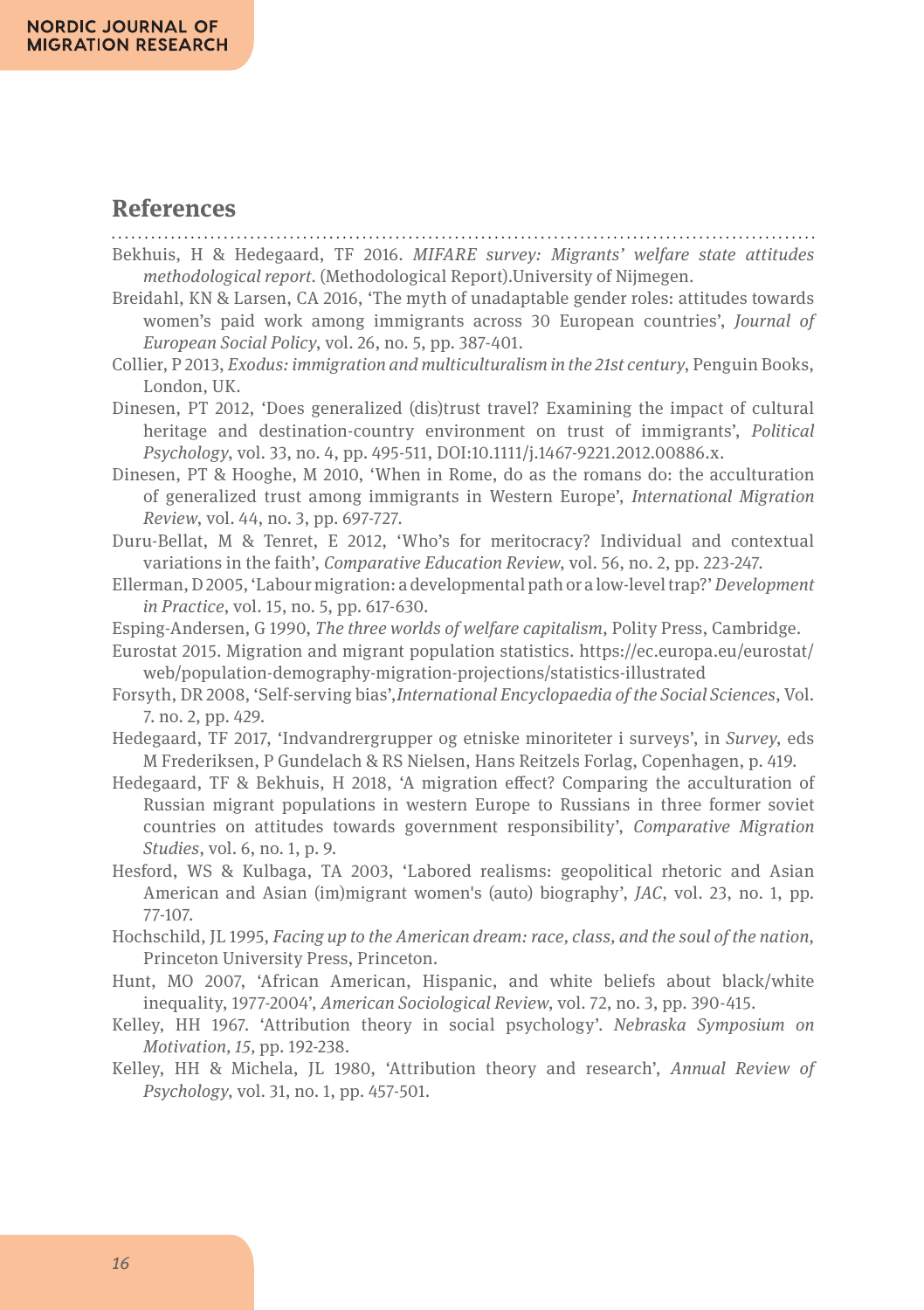- Kunovich, S & Slomczynski, KM 2007, 'Systems of distribution and a sense of equity: a multilevel analysis of meritocratic attitudes in post-industrial societies', *European Sociological Review*, vol. 23, no. 5, pp. 649-663.
- Littler, J 2017, *Against meritocracy: culture, power and myths of mobility*, Routledge, Abingdon, UK.
- Lopez Rodriguez, M 2010, 'Migration and a quest for 'normalcy'. Polish migrant mothers and the capitalization of meritocratic opportunities in the UK', *Social Identities*, vol. 16, no. 3, pp. 339-358.
- Luttmer, EFP & Singhal, M 2008, 'Culture, context, and the taste for redistribution'*,American Economic Journal: Economic Policy,* Vol. 3, No. 1, pp.157-179.
- Maxwell, R 2010, 'Trust in government among British Muslims: the importance of migration status', *Political Behavior*, vol. 32, no. 1, pp. 89-109.
- Meeus, B 2016, *Migration and postsocialism: a relational-geography approach. An anthology of migration and social transformation*, Springer, New York, pp. 87-100.
- Moroşanu, L & Fox, JE 2013, ''No smoke without fire': strategies of coping with stigmatised migrant identities', *Ethnicities*, vol. 13, no. 4, pp. 438-456.
- Reeskens, T & van Oorschot, W 2015, 'Immigrants' attitudes towards welfare redistribution. an exploration of role of government preferences among immigrants and natives across 18 European welfare states', *European Sociological Review*, vol. 31, no. 4, pp. 433-445.
- Reynolds, J & Xian, H 2014, 'Perceptions of meritocracy in the land of opportunity', *Research in Social Stratification and Mobility*, vol. 36, pp. 121-137.
- Röder, A & Mühlau, P 2012, 'Low expectations or different evaluations: What explains immigrants' high levels of trust in host-country institutions?' *Journal of Ethnic and Migration Studies*, vol. 38, no. 5, pp. 777-792.
- Röder, A & Mühlau, P 2014, 'Are they acculturating? Europe's immigrants and gender egalitarianism', *Social Forces*, vol. 92, no. 3, pp. 899-928.
- Roex, KL, Huijts, T & Sieben, I 2018, 'Attitudes towards income inequality: 'Winners' versus 'losers' of the perceived meritocracy', *Acta Sociologica*, DOI:10.1177/0001699317748340.
- Safi, M 2010, 'Immigrants life satisfaction in Europe: between assimilation and discrimination', *European Sociological Review*, vol. 26, no. 2, pp. 159-176.
- Seibel, V & Hedegaard, TF 2017, 'Migrants' and natives' attitudes to formal childcare in the Netherlands, Denmark and Germany', *Children and Youth Services Review*, vol. 78, pp. 112-121.
- Stark, O 1984, 'Rural-to-urban migration in LDCs: a relative deprivation approach', *Economic Development and Cultural Change*, vol. 32, no. 3, pp. 475-486.
- Stark, O & Taylor, JE 1989, 'Relative deprivation and international migration oded stark', *Demography*, vol. 26, no. 1, pp. 1-14.
- Stark, O & Wang, YQ 2000, 'A theory of migration as a response to relative deprivation', *German Economic Review*, vol. 1, no. 2, pp. 131-143.
- Voicu, B & Vasile, M 2014, 'Do 'cultures of life satisfaction' travel?' *Current Sociology*, vol. 62, no. 1, pp. 81-99.